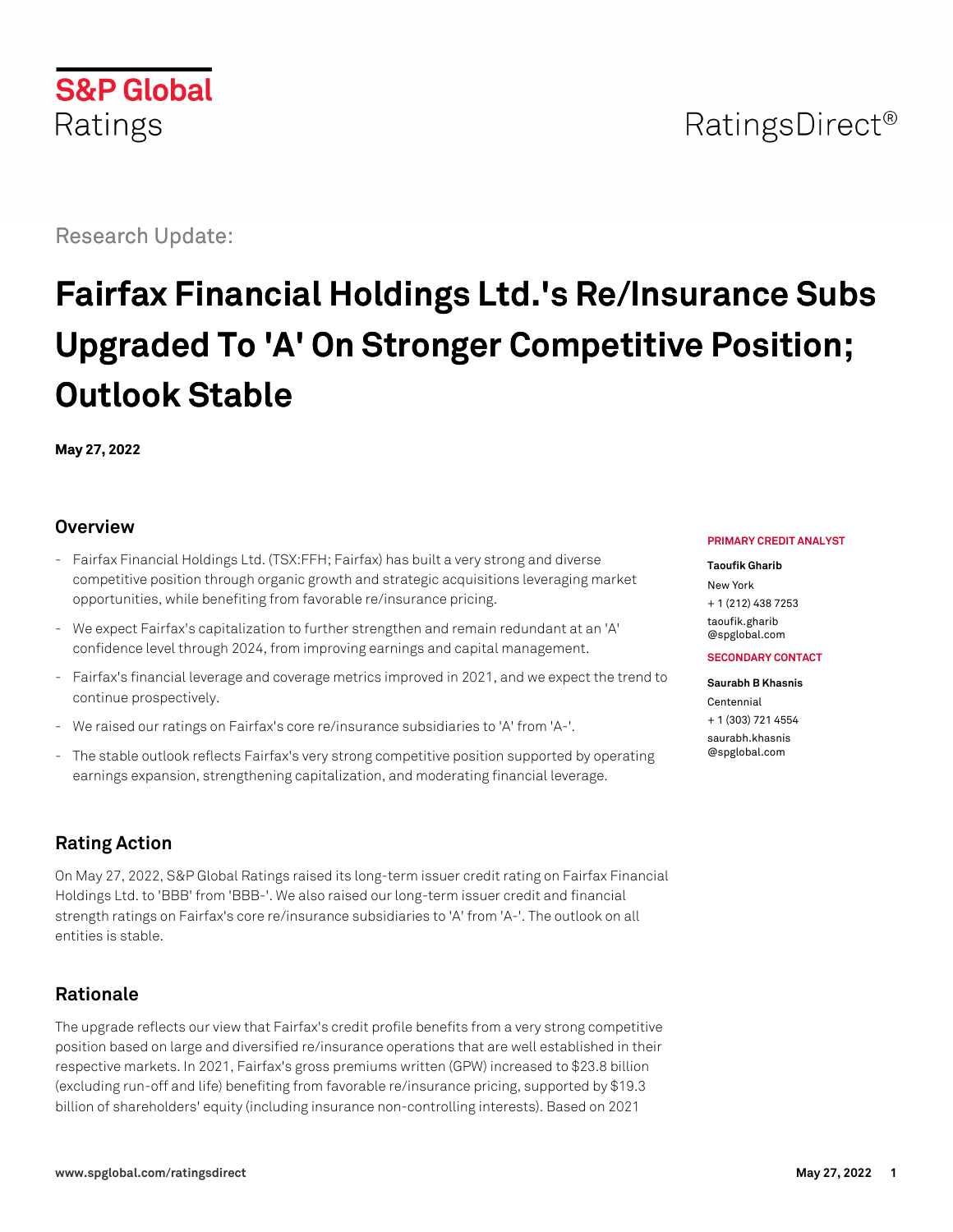premiums, Fairfax had the second largest Lloyd's syndicate, ranked the fourth largest U.S. excess and surplus writer, the fourth largest Canadian commercial lines writer, and was one of the top 20 global reinsurers. In the first quarter of 2022, GPW rose 21.9% year-over-year, building on last year's strong price increases in most major business segments and new business writings. We expect the premium growth to be robust, around 15% in 2022, and 10% in 2023-2024.

In 2021, Fairfax generated a strong combined ratio of 96.0% (including corporate expenses and excluding run-off; 95.0% as reported), despite \$1.15 billion of natural catastrophe losses or 7.2 combined ratio points. Similarly, in the first quarter of 2022, Fairfax produced strong underwriting results with a combined ratio of 93.9% (93.1% as reported) including modest natural catastrophe losses of \$130 million or 2.8 combined ratio points, with no significant effects from the Russia-Ukraine conflict. We expect Fairfax's combined ratio to improve to 93%-96% in 2022-2024, helped by re/insurance rate increases, including a natural catastrophe load of about five points.

We expect Fairfax's prospective capitalization to improve such that it is sustainably redundant at an 'A' confidence level through 2024. Fairfax is actively optimizing its capital structure to maximize shareholders' value while supporting the financial strength of its holding company and re/insurance subsidiaries. Fairfax repurchased \$1.19 billion of its subordinate voting shares in 2021, which was mostly funded by a sale of 9.99% or \$900 million minority stake in Odyssey to two Canadian pension funds (CPPIB and OMERS) in December 2021. In addition, in August 2021, Fairfax sold 13.9% of Brit to OMERS for \$375 million and sold its 60% joint venture interest in Riverstone Barbados to CVC Capital Partners for \$462 million in cash and \$200 million in non-voting shares of CVC's Riverstone Barbados. These transactions helped improve the company's risk-adjusted capitalization and reduced financial leverage.

Fairfax follows a total return investment strategy with a large allocation to risky assets. The company's consolidated investment portfolio of \$53.02 billion as of Dec. 31, 2021, included 39.2% of risky investments (\$53.42 billion and 41.2%, respectively, as of March 31, 2021), which is at the higher end of its peers. An active approach to investments focused on generating long-term gains leads to uneven returns. This is reflected in the sizeable net gains on investments of \$3.45 billion in 2021. The company continues to adjust its investment mix to take advantage of a more opportune market during rising rates, and deploy its cash and short-term investments of \$22.8 billion as of Dec. 31, 2021 (\$14.2 billion as of March 31, 2022). Fairfax's efforts to monetize some assets could also add to earnings and provide capital relief. Given its short duration of 1.4 years as March 31, 2022, value oriented-equity portfolio, and a large cash pile, Fairfax's investments were less affected by realized and unrealized losses (\$214 million or 1.0% as of year-end 2021 shareholders' equity) in the first quarter of 2022 relative to peers. Fairfax's investment earnings could expand as the company repositions its investment portfolio, although the redeployment is subject to the economy and financial markets.

Fairfax has refinanced a few issuances with lower coupon debt. The company has also fully repaid its \$700 million credit facility balance in 2021, and raised funds through several sales. As a result, the consolidated financial leverage significantly improved to 34.3% in 2021, from 42.4% in 2020, and its deconsolidated leverage (excluding nonrecourse debt held at non-insurance operations) also materially improved to 30.9% from 37.7%. In addition, the expanding market presence of Fairfax's re/insurance operations, disciplined underwriting, and re/insurance rate increases are likely to drive gains in underwriting earnings, along with an anticipated increase in investment income, and higher non-insurance profits benefitting from the reopening economies over the next three years. We expect financial leverage (excluding nonrecourse debt held at non-insurance operations) to remain around 30% or lower (consolidated ratio below 35%) in 2022-2024, and fixed-charge coverage to be at least 4x.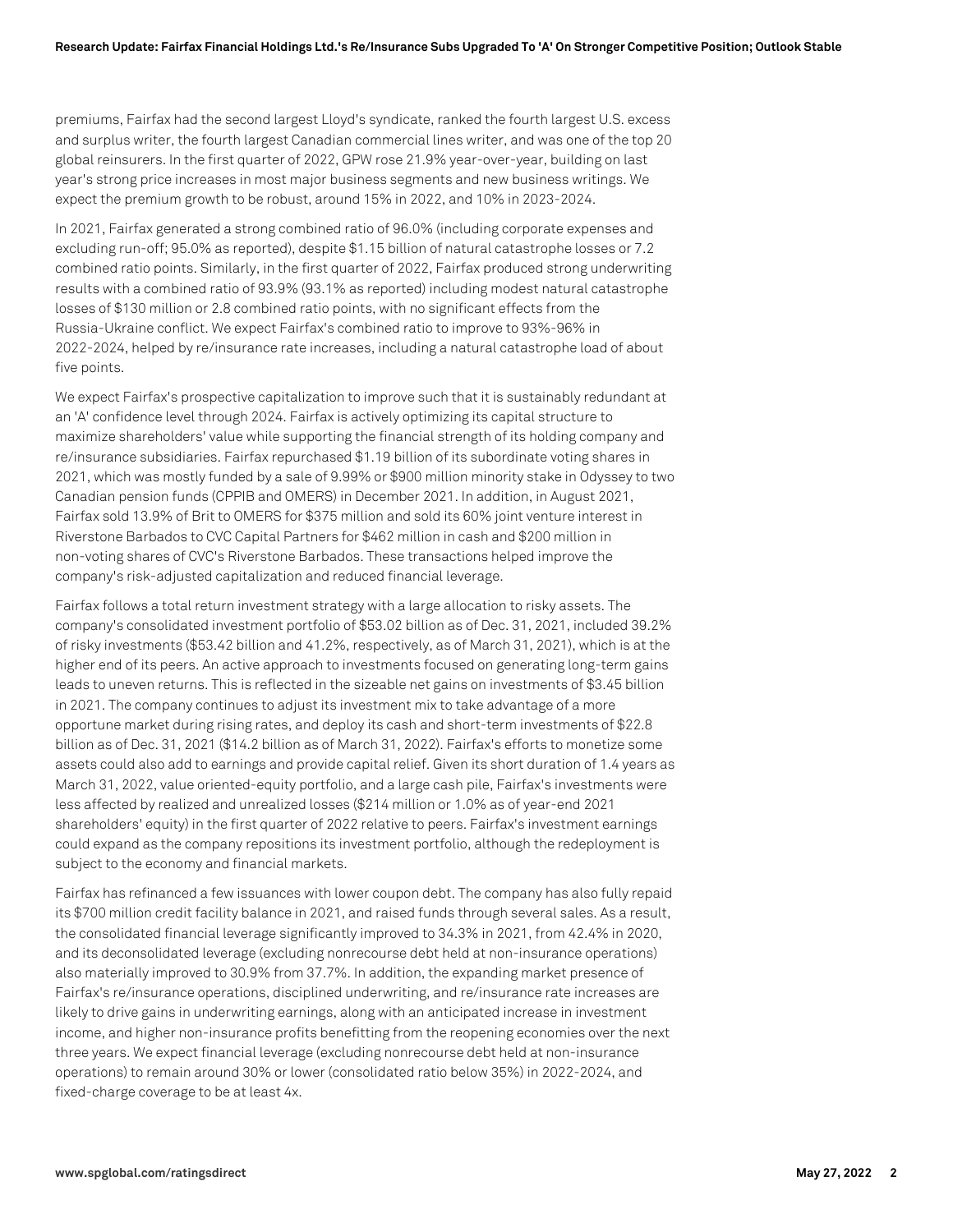# **Outlook**

The stable outlook reflects Fairfax's very strong competitive position reinforced by operating earnings expansion, improving capitalization supporting robust top line growth, and a moderating financial leverage profile.

#### **Downside scenario**

Contrary to our expectations, we could lower our ratings by one notch within the next 24 months if:

- The anticipated improvement in capitalization doesn't materialize with a capital adequacy that isn't redundant at an 'A' confidence level on a sustained basis;
- Financial leverage (excluding nonrecourse debt held at non-insurance operations) is above 35% (consolidated ratio above 40%);
- Fixed-charge coverage is below 4x on a sustained basis; or
- The volatility profile changes because of increased risk tolerance or shifts in investment or business mix, resulting in higher risk exposure.

#### **Upside scenario**

We could raise our ratings on Fairfax by one notch within the next 24 months if:

- Capitalization improves sustainably to a level that is materially redundant at an 'A' confidence level;
- Financial leverage (excluding nonrecourse debt held at non-insurance operations) improves to below 30% (consolidated ratio less than 35%);
- The company's fixed-charge coverage ratio is a least 5x; and
- Fairfax's diverse insurance operations continue to leverage market opportunities, with sustained operating performance in line with higher-rated peers.

# **Ratings Score Snapshot**

|                              | Т٥              | From            |
|------------------------------|-----------------|-----------------|
| <b>Business Risk Profile</b> | Very strong     | <b>Strong</b>   |
| Competitive position         | Very strong     | Strong          |
| <b>IICRA</b>                 | Intermediate    | Intermediate    |
| Financial risk profile       | Satisfactory    | Satisfactory    |
| Capital and earnings         | Strong          | Strong          |
| Risk exposure                | Moderately high | Moderately High |
| Funding structure            | Neutral         | Neutral         |
| Anchor                       | a*              | $a-$            |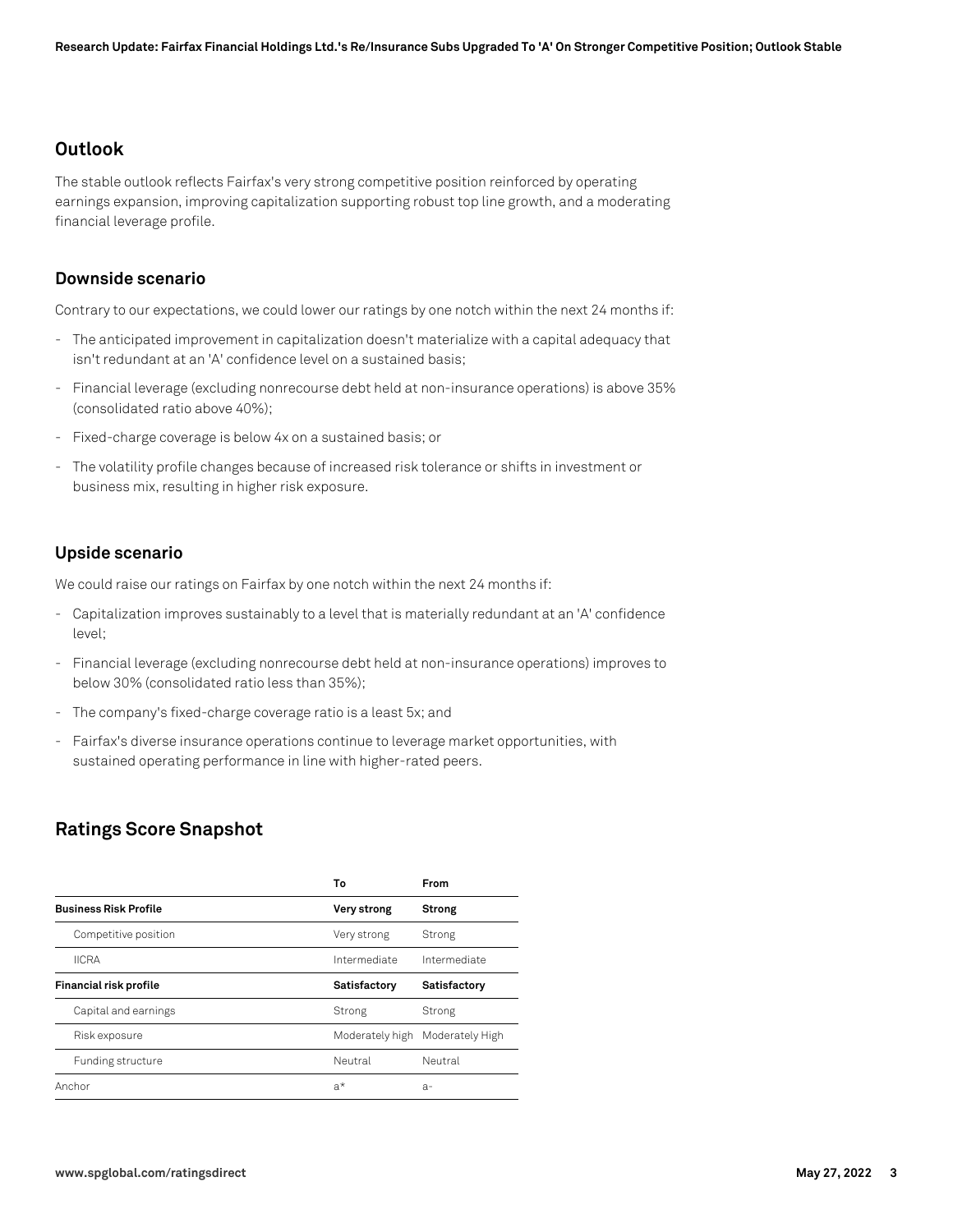| <b>Modifiers</b>                                                | n             | n                |
|-----------------------------------------------------------------|---------------|------------------|
| Governance                                                      | Neutral       | Neutral          |
| Liquidity                                                       | Exceptional   | Adequate         |
| Comparable ratings analysis                                     | ( )           |                  |
| <b>SACP</b>                                                     | a             | а-               |
| Support                                                         | o             | o                |
| Group support                                                   | 0             | $\left( \right)$ |
| Government support                                              | Ω             | $\left( \right)$ |
| Operating company financial strength rating/Outlook A/Stable/-- |               | A-/Positive/--   |
| Holding company issuer credit rating/Outlook                    | BBB/Stable/-- | BBB-/Positive/-- |

IICRA--Insurance Industry and Country Risk Assessment. \*The combination of a very strong business risk profile and a satisfactory financial risk profile results in a split anchor of 'a+/a'. We select the lower of the two to reflect the still strengthening capital adequacy, which we expect to remain redundant at an 'A' confidence level.

# **ESG credit indicators: E-3, S-2, G-2**

# **Related Criteria**

- General Criteria: Environmental, Social, And Governance Principles In Credit Ratings, Oct. 10, 2021
- General Criteria: Hybrid Capital: Methodology And Assumptions, July 1, 2019
- Criteria | Insurance | General: Insurers Rating Methodology, July 1, 2019
- General Criteria: Group Rating Methodology, July 1, 2019
- General Criteria: Guarantee Criteria, Oct. 21, 2016
- General Criteria: Principles Of Credit Ratings, Feb. 16, 2011
- Criteria | Insurance | General: Refined Methodology And Assumptions For Analyzing Insurer Capital Adequacy Using The Risk-Based Insurance Capital Model, June 7, 2010

### **Related Research**

- Russia-Ukraine Conflict Adds To A Bumpy Start To 2022 For Global Reinsurers, March 31, 2022
- Fairfax Financial Holdings Ltd. Outlook Revised To Positive On Improving Earnings And Capitalization; Ratings Affirmed, May 25, 2021

# **Ratings List**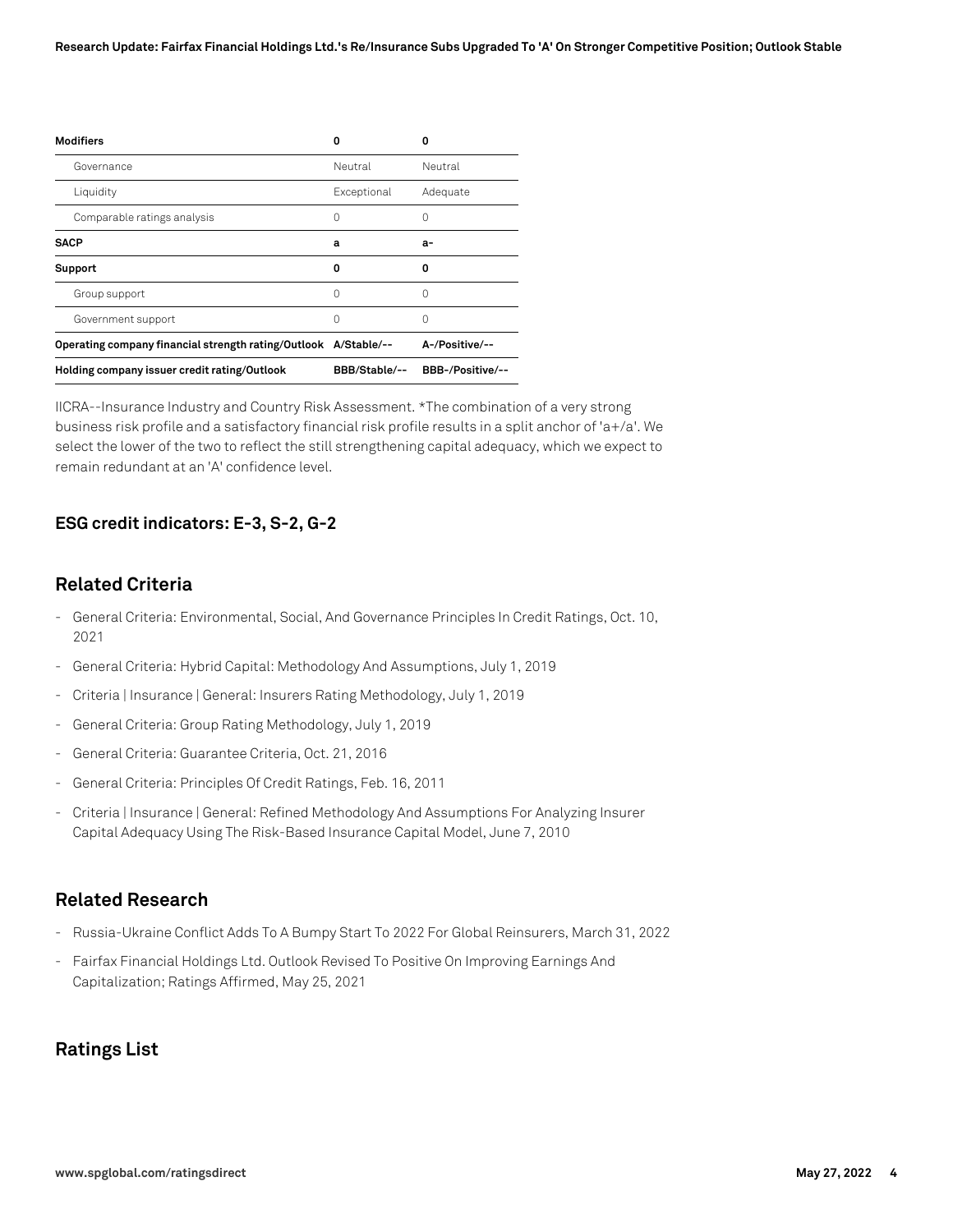#### **Upgraded**

|                                           | To         | From                           |
|-------------------------------------------|------------|--------------------------------|
| <b>Fairfax Financial Holdings Ltd.</b>    |            |                                |
| Senior Unsecured                          | <b>BBB</b> | BBB-                           |
| Preferred Stock                           | $BB+$      | <b>BB</b>                      |
| Preferred Stock                           | P-3(High)  | $P - 3$                        |
| Allied World Assurance Co. Holdings Ltd   |            |                                |
| Senior Unsecured                          | <b>BBB</b> | BBB-                           |
| Fairfax (US) Inc.                         |            |                                |
| Senior Unsecured                          | <b>BBB</b> | BBB-                           |
| <b>Odyssey Group Holdings, Inc</b>        |            |                                |
| Preferred Stock                           | $BB+$      | <b>BB</b>                      |
| Zenith National Insurance Capital Trust I |            |                                |
| Preferred Stock                           | $BB+$      | <b>BB</b>                      |
| <b>Upgraded; Outlook Action</b>           |            |                                |
|                                           | To         | From                           |
| <b>Fairfax Financial Holdings Ltd.</b>    |            |                                |
| Issuer Credit Rating                      |            | BBB/Stable/-- BBB-/Positive/-- |
|                                           |            |                                |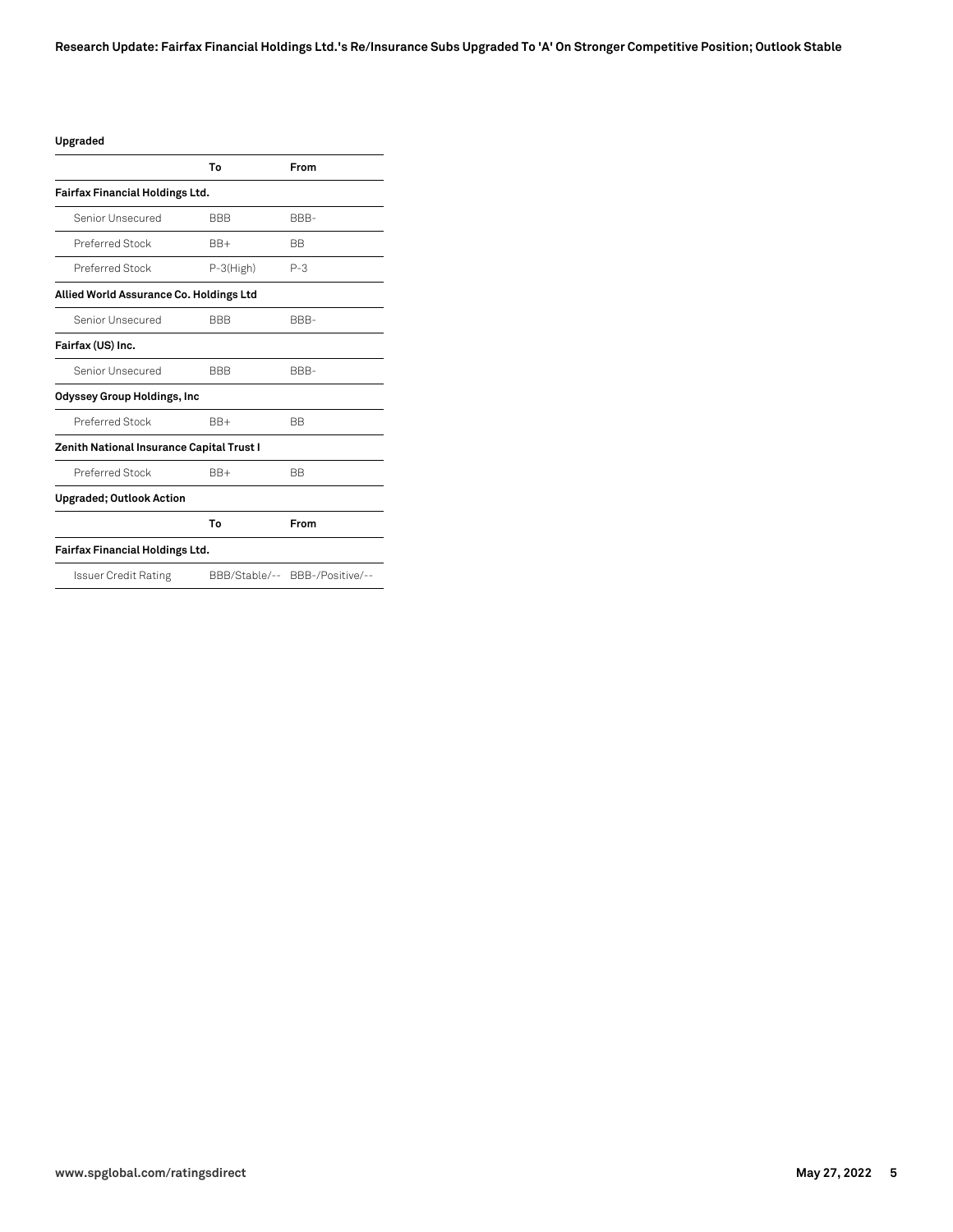| Allied World Assurance Co. (Europe) Ltd. |             |                |
|------------------------------------------|-------------|----------------|
| Zenith Insurance Co.                     |             |                |
| ZNAT Insurance Co.                       |             |                |
| United States Fire Insurance Co.         |             |                |
| Seneca Specialty Insurance Co.           |             |                |
| Seneca Insurance Co. Inc.                |             |                |
| Odyssey Reinsurance Co.                  |             |                |
| Northbridge General Insurance Corp.      |             |                |
| North River Insurance Co. (The)          |             |                |
| <b>Hudson Excess Insurance Company</b>   |             |                |
| <b>Hilltop Specialty Insurance Co</b>    |             |                |
| First Mercury Insurance Co.              |             |                |
| Federated Insurance Co. of Canada        |             |                |
| Crum and Forster Insurance Co.           |             |                |
| Crum & Forster Specialty Insurance Co.   |             |                |
| Crum & Forster Indemnity Co.             |             |                |
| American Underwriters Insurance Co.      |             |                |
| Allied World National Assurance Co.      |             |                |
| Allied World Assurance Co. U.S. Inc.     |             |                |
| Allied World Assurance Co. Ltd.          |             |                |
| Allied World Assurance Co. AG            |             |                |
| <b>Issuer Credit Rating</b>              |             |                |
| Local Currency                           | A/Stable/-- | A-/Positive/-- |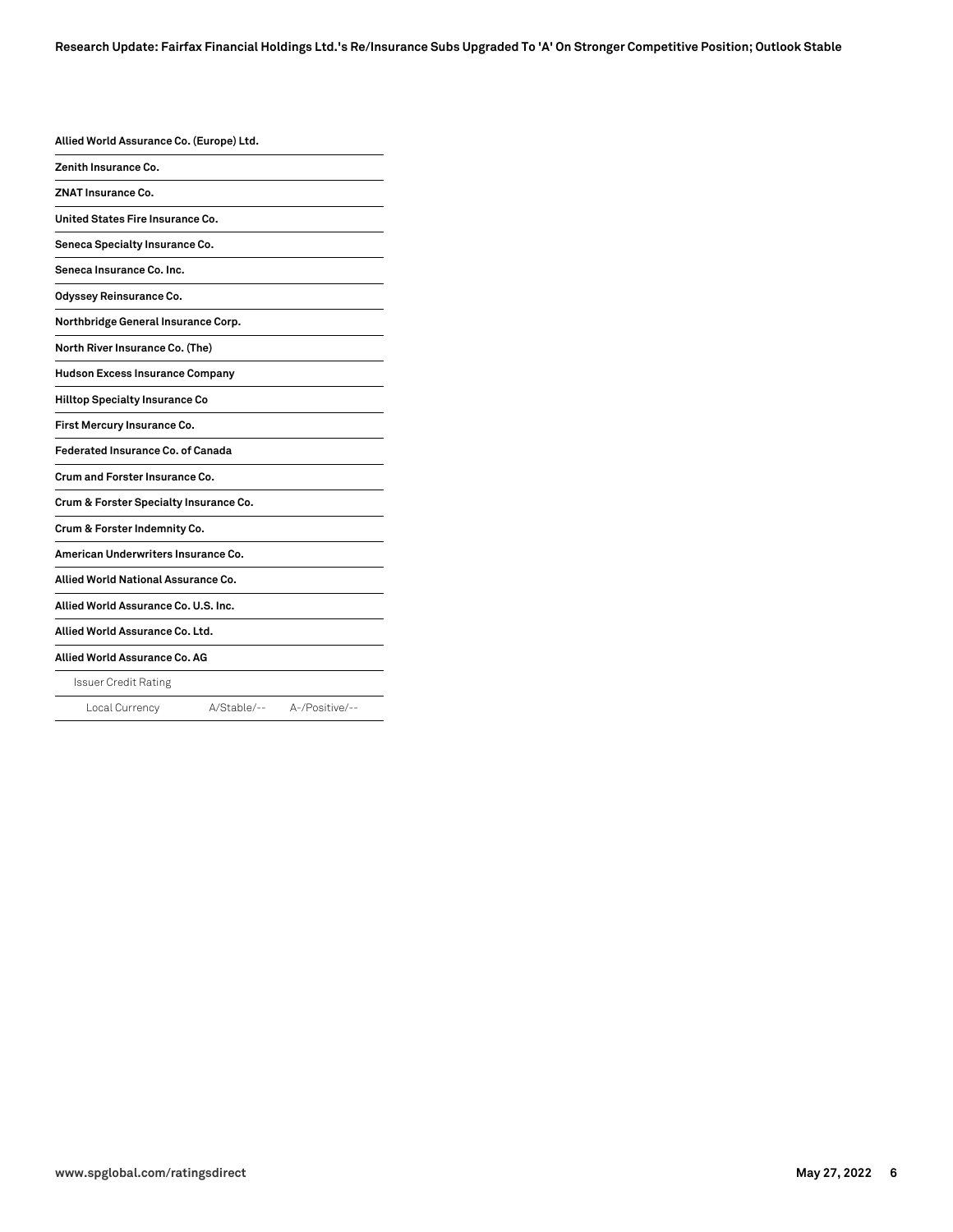| Allied World Assurance Co. (Europe) Ltd.  |                            |                  |
|-------------------------------------------|----------------------------|------------------|
| Zenith Insurance Co.                      |                            |                  |
| <b>ZNAT Insurance Co.</b>                 |                            |                  |
| United States Fire Insurance Co.          |                            |                  |
| Seneca Specialty Insurance Co.            |                            |                  |
| Seneca Insurance Co. Inc.                 |                            |                  |
| Odyssey Reinsurance Co.                   |                            |                  |
| Odyssey Re Europe S.A.                    |                            |                  |
| Northbridge General Insurance Corp.       |                            |                  |
| North River Insurance Co. (The)           |                            |                  |
| <b>Hudson Excess Insurance Company</b>    |                            |                  |
| Hilltop Specialty Insurance Co            |                            |                  |
| First Mercury Insurance Co.               |                            |                  |
| <b>Federated Insurance Co. of Canada</b>  |                            |                  |
| Falcon Insurance Co. (Hong Kong) Ltd.     |                            |                  |
| Crum and Forster Insurance Co.            |                            |                  |
| Crum & Forster Specialty Insurance Co.    |                            |                  |
| Crum & Forster Indemnity Co.              |                            |                  |
| American Underwriters Insurance Co.       |                            |                  |
| Allied World National Assurance Co.       |                            |                  |
| Allied World Assurance Co. U.S. Inc.      |                            |                  |
| Allied World Assurance Co. Ltd.           |                            |                  |
| Allied World Assurance Co. AG             |                            |                  |
| Financial Strength Rating                 |                            |                  |
| Local Currency                            | A/Stable/-- A-/Positive/-- |                  |
| Allied World Assurance Co. Holdings, GmbH |                            |                  |
| Zenith National Insurance Corp.           |                            |                  |
| Odyssey Group Holdings, Inc               |                            |                  |
| Crum & Forster Holdings Corp.             |                            |                  |
| Issuer Credit Rating                      |                            |                  |
| Local Currency                            | BBB/Stable/--              | BBB-/Positive/-- |
| Allied World Insurance Co.                |                            |                  |
| Issuer Credit Rating                      | A/Stable/--                | A-/Positive/--   |
| Financial Strength Rating                 | A/Stable/--                | A-/Positive/--   |

Certain terms used in this report, particularly certain adjectives used to express our view on rating relevant factors, have specific meanings ascribed to them in our criteria, and should therefore be read in conjunction with such criteria. Please see Ratings Criteria at www.standardandpoors.com for further information. Complete ratings information is available to subscribers of RatingsDirect at www.capitaliq.com. All ratings affected by this rating action can be found on S&P Global Ratings' public website at www.standardandpoors.com. Use the Ratings search box located in the left column.